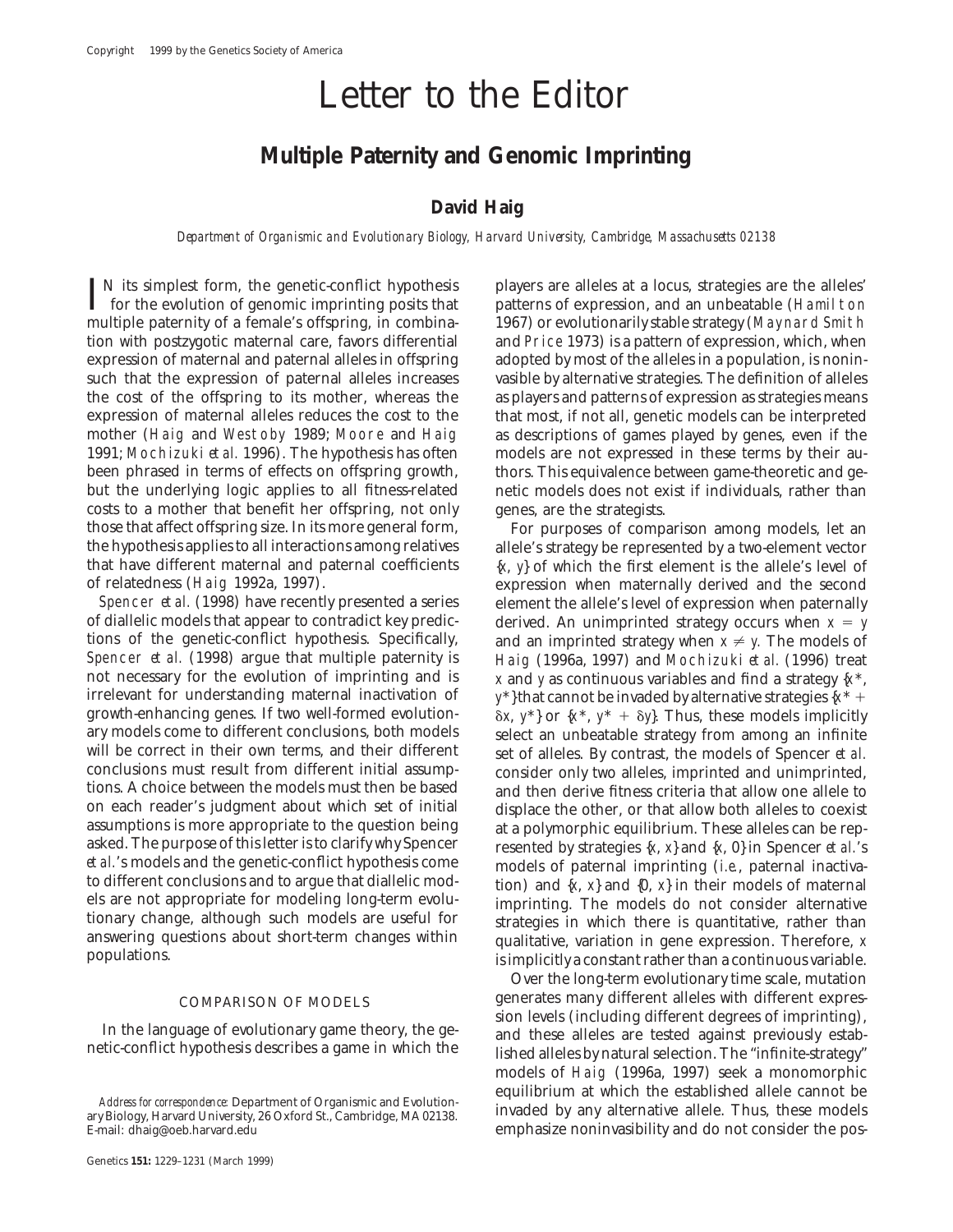sibility of polymorphic equilibria. Because the models coexist with, unimprinted alleles. Moreover, the paramdo not preclude the possibility that no strategy will be eter values that allow invasion of the imprinted allele unbeatable, the models can be interpreted as demon- are identical for maternal and paternal imprinting. strations of the existence or nonexistence of a mono- Therefore, Spencer *et al.* argue, genomic imprinting morphic equilibrium as an absorbing state of the system. can evolve in the absence of genetic conflict between By contrast, the "two-strategy" models of Spencer *et al.* maternal and paternal genomes. From a game-theoretic represent the full dynamics of a diallelic system, includ- perspective, these results are not unexpected because ing the possibility of polymorphic equilibria, but do not their two-strategy models do not require that the unimaddress the stability of equilibria to the introduction of printed strategy {*x*, *x*} be superior to all {*y*, *y*} where  $x \neq 0$ additional alleles. *y.* Thus, Spencer *et al.*'s results merely demonstrate that

mic imprinting evolves at a locus when maternal and a population would initially be fixed for an unimprinted paternal alleles "favor" different total levels of gene allele that is expressed at such a high level that natural product, a condition that Haig (1997) has called paren- selection would favor a mutant allele that reduced its tal antagonism. If so, the hypothesis predicts that either average expression by half. the paternal allele or the maternal allele will be silent Contrary to the predictions of the genetic-conflict at an unbeatable strategy, {*z*, 0} or {0, *z*}. At such an hypothesis, multiple paternity of a female's offspring evolutionary equilibrium, the allele favoring the higher had no effect on the evolution of maternal imprinting level of gene product produces its favored amount, and in Spencer *et al.*'s models. Once again, the result is a the other allele is silent. The strategy is evolutionarily simple consequence of considering only two options, stable because neither allele has an "incentive" to  $\{x, x\}$  and  $\{0, x\}$ . Multiple paternity does not affect the change: the active allele produces its favored amount, level of gene product favored by maternal alleles, but so any increase or decrease would be selected against, it does affect the level favored by paternal alleles. In the whereas the silent allele would benefit from a lower level models of Haig (1996a, 1997), paternal and maternal of gene product but cannot reduce its own expression expression levels are both allowed to evolve. As a result, further. Haig (1996a) has called this the "loudest-voice- increases in paternal expression of growth enhancers prevails" principle. The principle does not apply for (due to multiple paternity),  $\{x, x + \delta\}$ , provide the selecgenes with cell-autonomous effects that are subject to tive factor that favors alleles with reduced maternal exrandom X-inactivation because, in this case, maternal pression,  ${x - \delta, x + \delta}$ . This, in turn, favors further and paternal alleles can each produce their favored increases in paternal expression, and so on, until materamount in different cells. For this reason, imprinted nal alleles are silent and paternal alleles produce their genes may be more difficult to detect on X chromo- favored amount. somes than on autosomes. **In Spencer** *et al.***'s models, stable polymorphisms of** 

paternal alleles favor the same overall level of gene authors correctly state that stable polymorphism is not product *z*, and there is no systematic selection for differ- predicted by the genetic-conflict hypothesis in its curent levels of maternal and paternal expression. Two rent form. This is because the models of Haig (1996a, caveats are necessary. First, if {*z*/2, *z*/2} is an unbeatable 1997) are designed to find a monomorphic equilibrium, strategy, then any strategy  $\{x, y\}$ , where  $x + y = z$  is also if such exists. Therefore, such models are inadequate, unbeatable (Haig 1997). However, there is no selective and inappropriate, when imprinting status is polymorreason why *x* and *y* should initially depart from equality, phic within populations. On the other hand, these modand the inevitable occurrence of loss-of-function muta- els suggest that Spencer *et al.*'s polymorphic equilibria tions provides a selective force (albeit weak) against *x* will not be stable to the introduction of new alleles by or *y* close to zero (Mochizuki *et al.* 1996; Spencer and mutation. Barnett 1996). Second, nonequality of *x* and *y* could Population mean fitness sometimes decreases in the antagonism is eliminated by a change in mating system, this result is not predicted by game-theoretic models. and this change is associated with natural selection for Evolutionary game theory, however, often predicts a pression of the active allele. The same offspring receives from its parents (Haig 1992b,

In Spencer *et al.*'s models of monogamous females, 1996b). imprinted alleles are sometimes able to supplant, or Finally, it should be noted that some of Spencer *et*

an imprinted allele is sometimes superior to an unimprinted allele if no constraints are placed on the level COMPARISON OF PREDICTIONS of expression of the unimprinted allele. Their models The genetic-conflict hypothesis proposes that geno- do not address whether it is evolutionarily plausible that

In the absence of parental antagonism, maternal and imprinted and unimprinted alleles are possible. The

reflect past parental antagonism. That is, if parental models of Spencer *et al.*, and the authors claim that a lower level of gene product, then the reduction of decrease in mean fitness, and suboptimal allocation of gene product is most readily accommodated by main- parental resources is a general feature of models in taining silence of the inactive allele and decreasing ex- which genes expressed in offspring influence how much